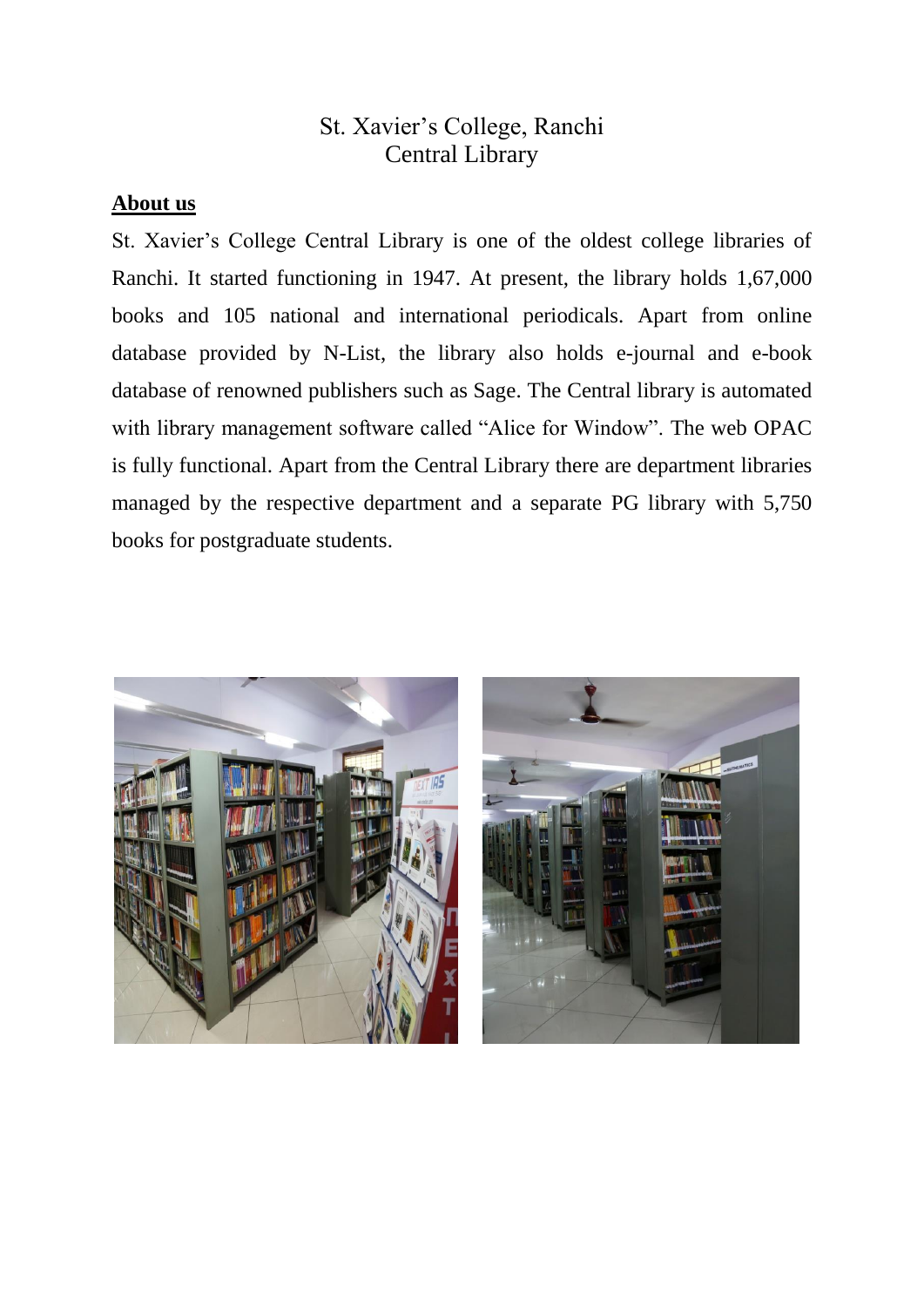



#### **Mission**

The Central Library occupies a place of pride in [St.](http://www.iitb.ac.in/) Xavier's College, Ranchi and is an essential component of the institute's education. The library mission is to make its resources available to all the student and staff of the college.

#### **The College Library offers the following services to its members**

- 1. Library membership
- 2. Book Lending Service
- 3. Online Catalogue (OPAC)
- 4. Photocopy Service
- 5. Reference Service
- 6. User's orientation

7. Reading Room service for text books, reference books, periodicals, Newspapers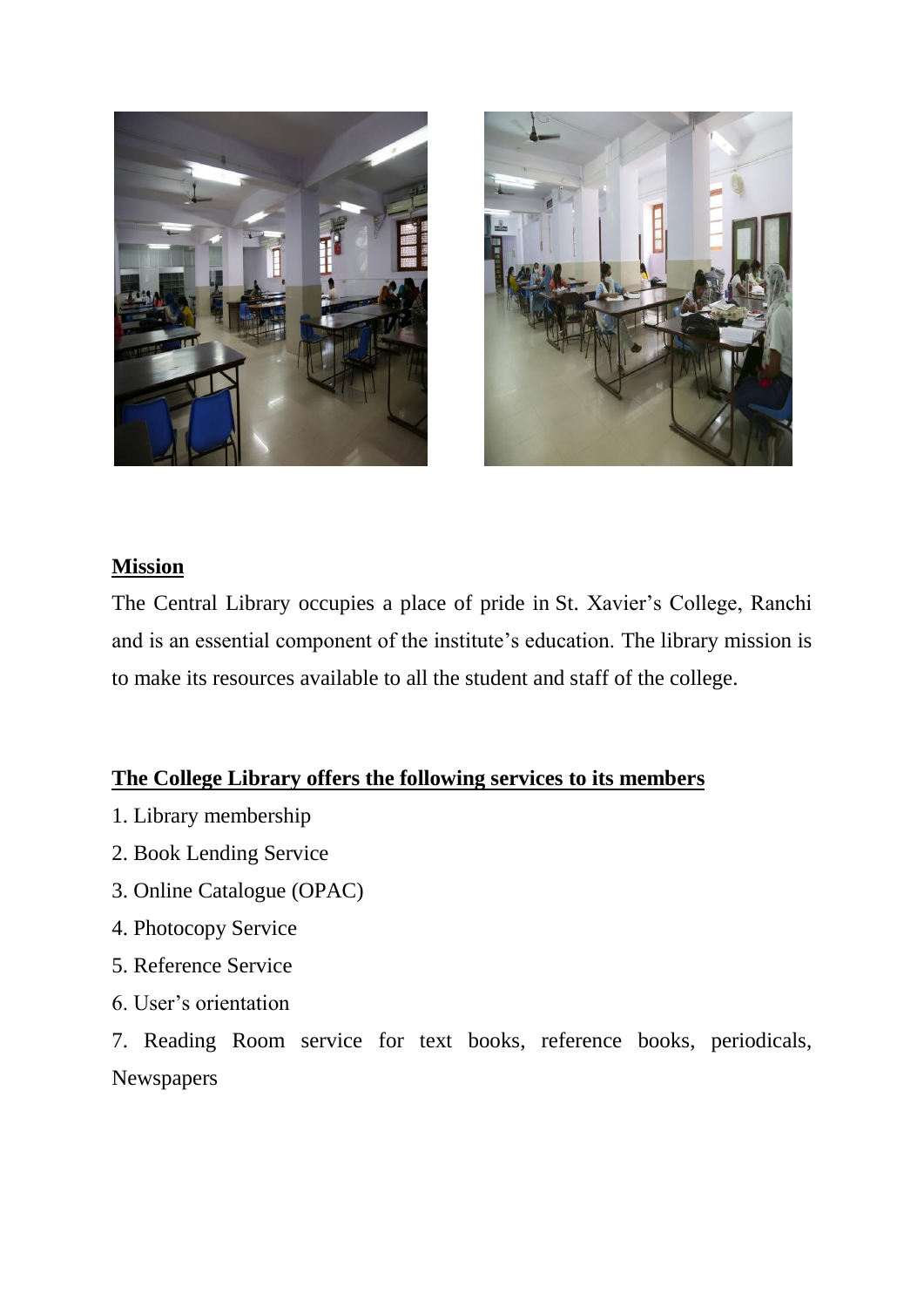# **Library Timing**

|                     | <b>General Timings</b> 6 A.M to 6 P.M (Monday to Saturday) |  |
|---------------------|------------------------------------------------------------|--|
|                     | Sundays & Holidays Closed                                  |  |
| <b>Circulation</b>  | 9.30 A.M to 12.00 PM and 1.00 PM to 6.00 P.M               |  |
| <b>Section</b>      | (Monday to Saturday) Sundays & Holidays Closed             |  |
| <b>Reading Room</b> | 6 A.M to 6 P.M (Monday to Saturday)                        |  |
| <b>Section</b>      | Sundays & Holidays Closed                                  |  |
| <b>Photocopy</b>    | 9.00 A.M to 6 P.M (Monday to Saturday)                     |  |
| <b>Section</b>      | Sundays & Holidays Closed                                  |  |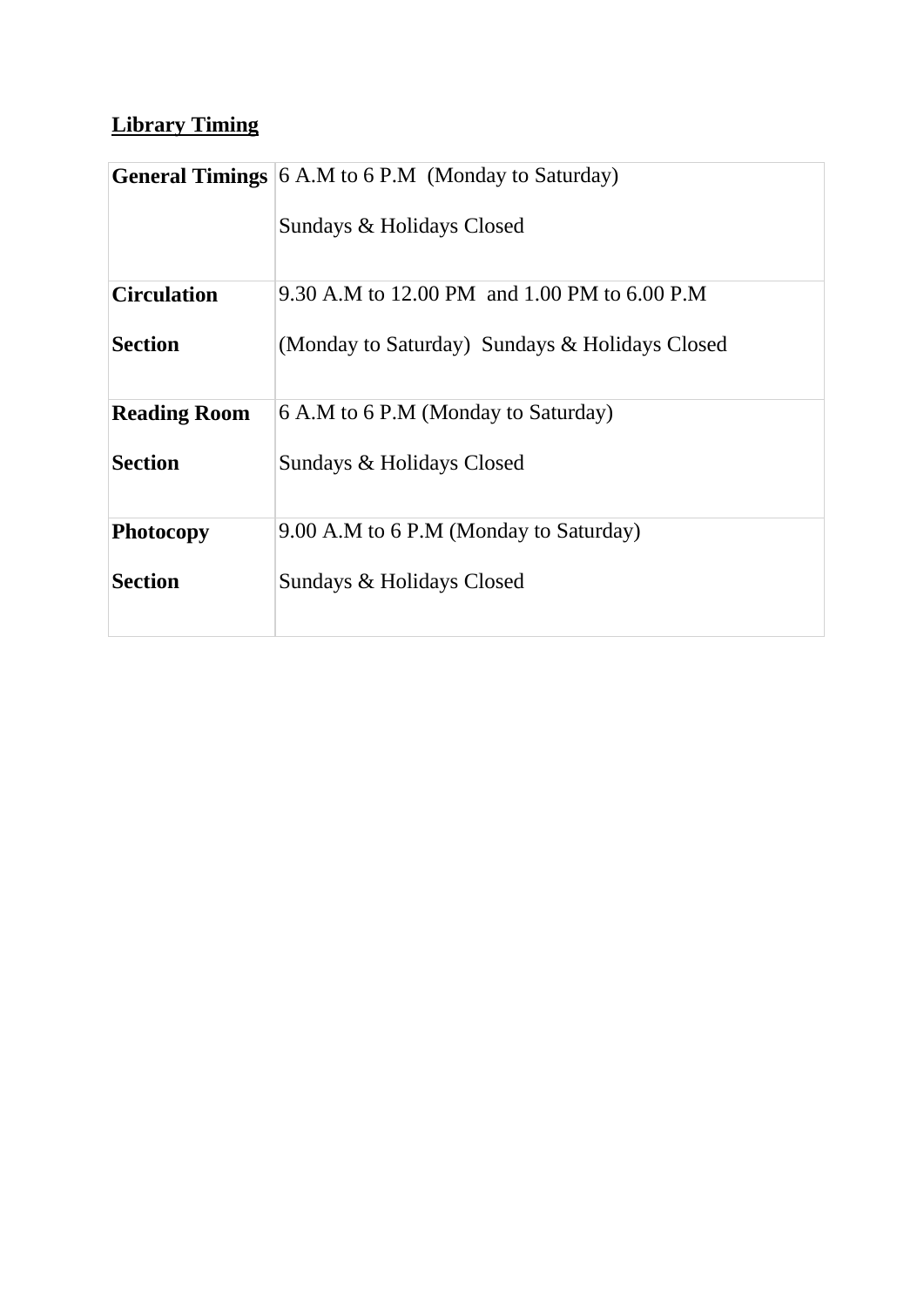# **Library Rules**

1. I card is compulsory for entering in the library.

2. Silence has to be maintained and no discussion is permitted in the library.

3. Use of mobile phone with or without headphone is strictly prohibited in the library.

4. Enter your name and sign in the register kept at the entrance.

5. Copy and textbooks are not allowed in the magazine room.

6. All students are allowed to borrow 2 books at a time for a period of 15 days. An overdue charge of Rs. 1/- will be charged per book per day if not returned within the due date.

7. All the students and representatives of Publishers entering in the Library shall keep their bags and other personal belongings at the property counter.

8. Users of the library should not deface, mark, cut or damage the reading material in any way. Persons doing so are liable to be fined heavily.

9. Show the books and other materials which are being taken out of the library to the staff at the entrance counter.